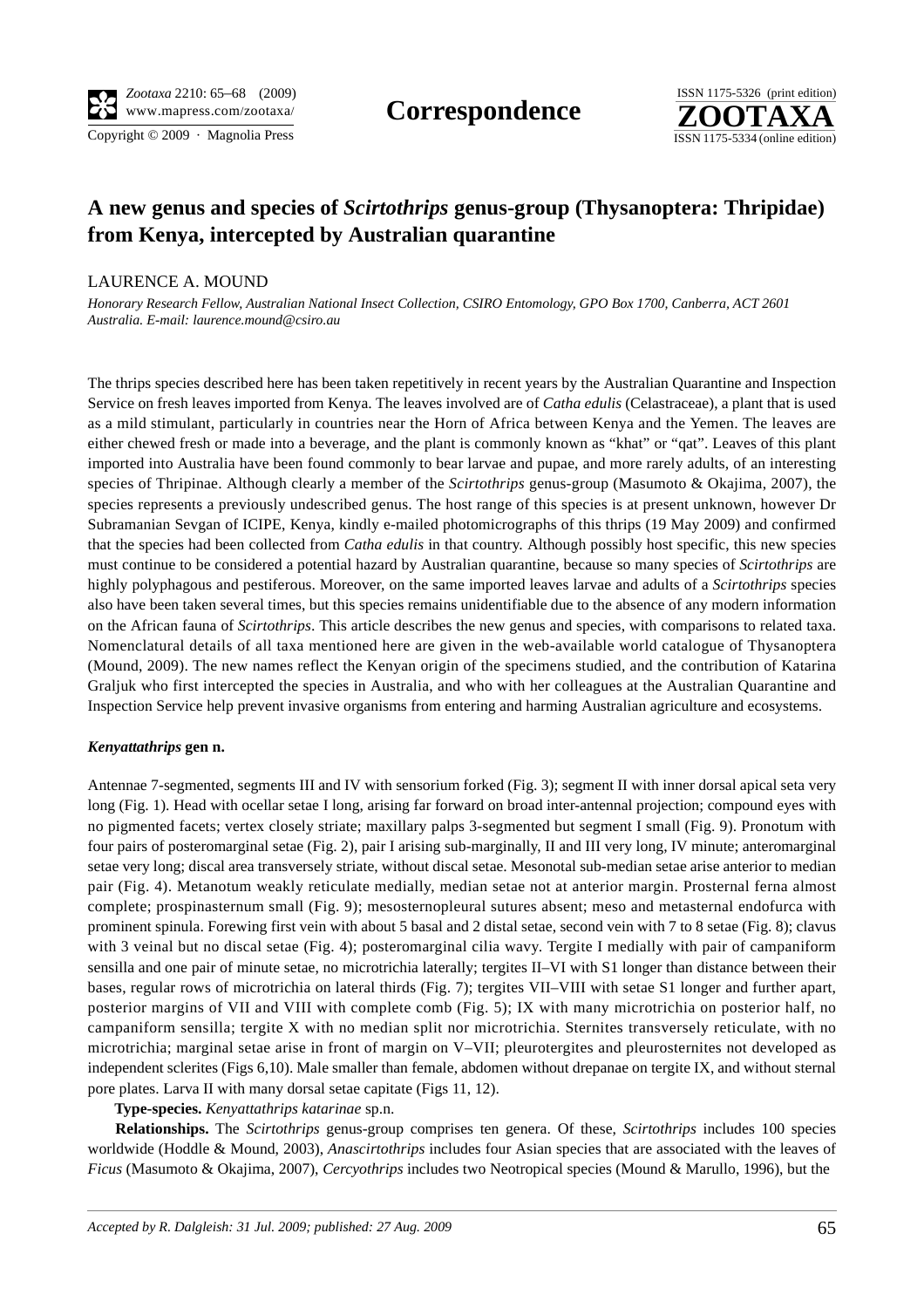

**FIGURES 1–8**. *Kenyattathrips katarinae*. **(1)** Head. **(2)** Pronotum. **(3)** Antennal segments III–VII. **(4)** Mesonotum, metanotum and forewing clavus. **(5)** Tergites VII–IX. **(6)** Tergite V. **(7)** Tergites I–III **(8)** Forewing.

other seven genera each comprise a single species. These are *Biltothrips* and *Siamothrips* from the Oriental region, *Parascirtothrips* from Honshu in Japan, *Scirtidothrips* from the Neotropical region, *Ephedrothrips* from Morocco, *Kenyattathrips* from Kenya, and *Sericopsothrips* that is known only from one female taken in New York. The character states that are shared by these members of the *Scirtothrips* genus-group are listed by Masumoto & Okajima (2007).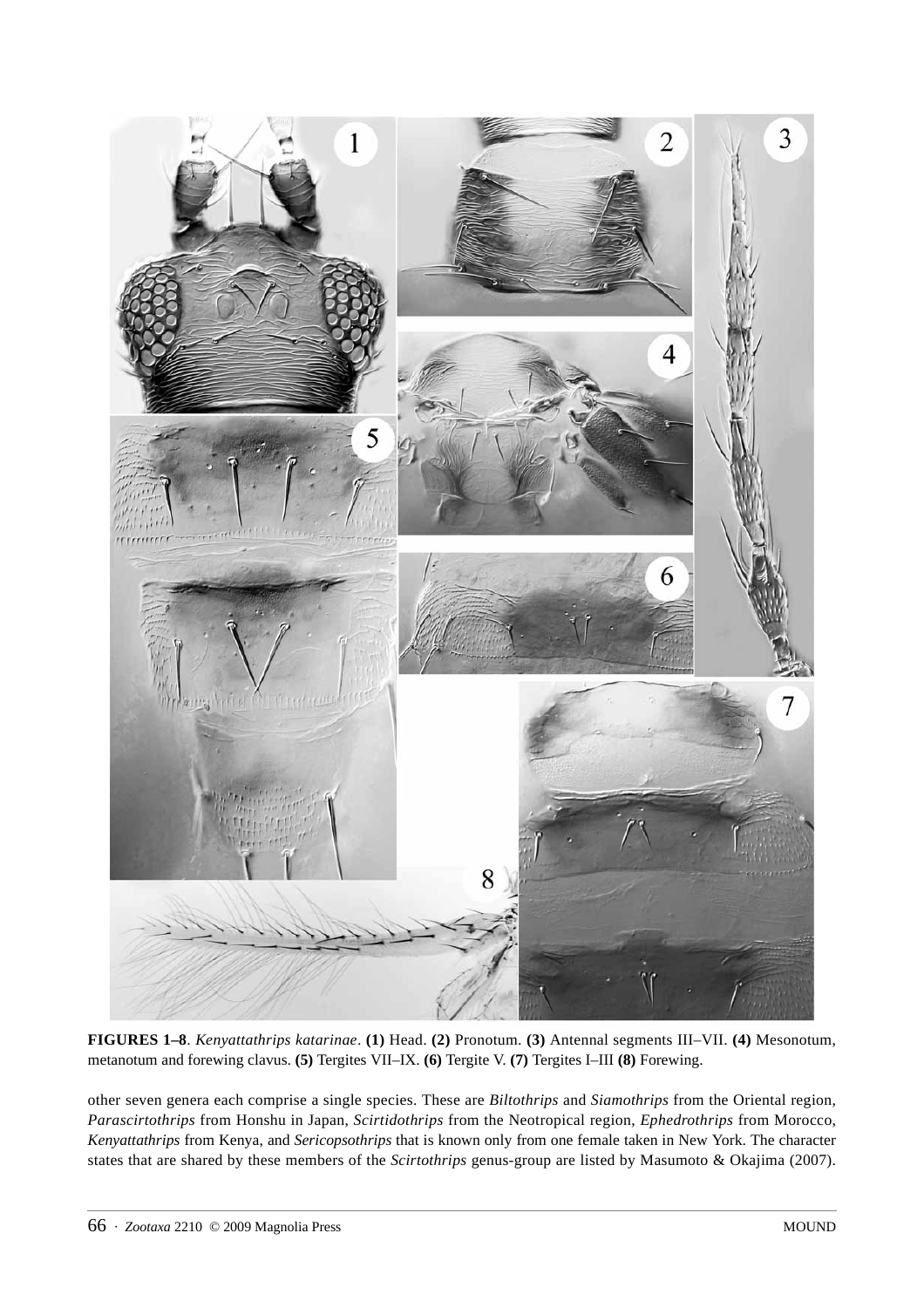*Kenyattathrips* shares most of these character states, although the pronotum bears two pairs of long posteromarginal setae and one pair of long anteromarginal setae (Fig. 2), and the forewing second vein has an almost continuous row of setae (Fig. 8).

Species in the *Scirtothrips* genus-group usually lack long setae on the pronotum, although both *Scirtidothrips* and *Sericopsothrips* are described as having one pair of long posteromarginal setae, and several species of *Scirtothrips* have one pair moderately developed. No other member of this genus-group has a pair of long setae on the anterior margin of the pronotum, nor such long posteromarginals, and most other species in the group have 8-segmented antennae. *Kenyattathrips* is remarkable for the exceptionally long seta at the inner apex of the second antennal segment, the long ocellar setae pair I placed far forward on the inter-antennal projection, the anterior position of the sub-median setae on the mesonotum, the presence of a complete marginal comb on tergites VII and VIII, the lack of a discal seta on the forewing clavus, and the almost complete row of setae on the second vein.



**FIGURES 9–12**. *Kenyattathrips katarinae*. **(9)** Meso and metasterna. **(10)** Sternites VI–VII **(11)** Larva II head. **(12)** Larva II abdomen.

## *Kenyattathrips katarinae* **sp.n.**

*Female macroptera*. Body bicoloured; head yellow medially, brown on anterior margin and posterolaterally; pronotal lateral thirds brown, yellow medially; meso and metanota with light brown markings laterally; legs yellow; tergites II–VIII brown medially but yellow laterally, tergal lateral setae dark, also terminal setae of abdomen; forewing including clavus dark brown, paler toward apex; antennae mainly brown, segments III–IV yellow at base.

Head broad across eyes, ocellar setae III small and arising on anterior margins of ocellar triangle; maxillary palp with basal segment small and pale. Antennal segment II with few and weak microtrichia dorsally; III and IV with apical neck; inner sensorium on VI extending almost to apex of VII. Metanotal median setae arise behind margin, scarcely longer than lateral pair but stouter. Tergites with no sculpture mesad of setae S2; laterally with at least 12 rows of microtrichia.

**Measurements** (holotype female in microns). Body length 1400. Head, length 125; width across eyes 185; ocellar setae I 50; ocellar setae III 25. Pronotum, length 100; width 190; anteromarginal setae 65; posteromarginal setae 25, 70, 65, 15. Tergal setae S1, on I 5; on II 20; on VII 40. Forewing, length 800. Antennal segments I–VII 20, 45, 65, 65, 50, 65, 40.

*Male macroptera*. Similar to female in structure and colour, but abdomen paler.